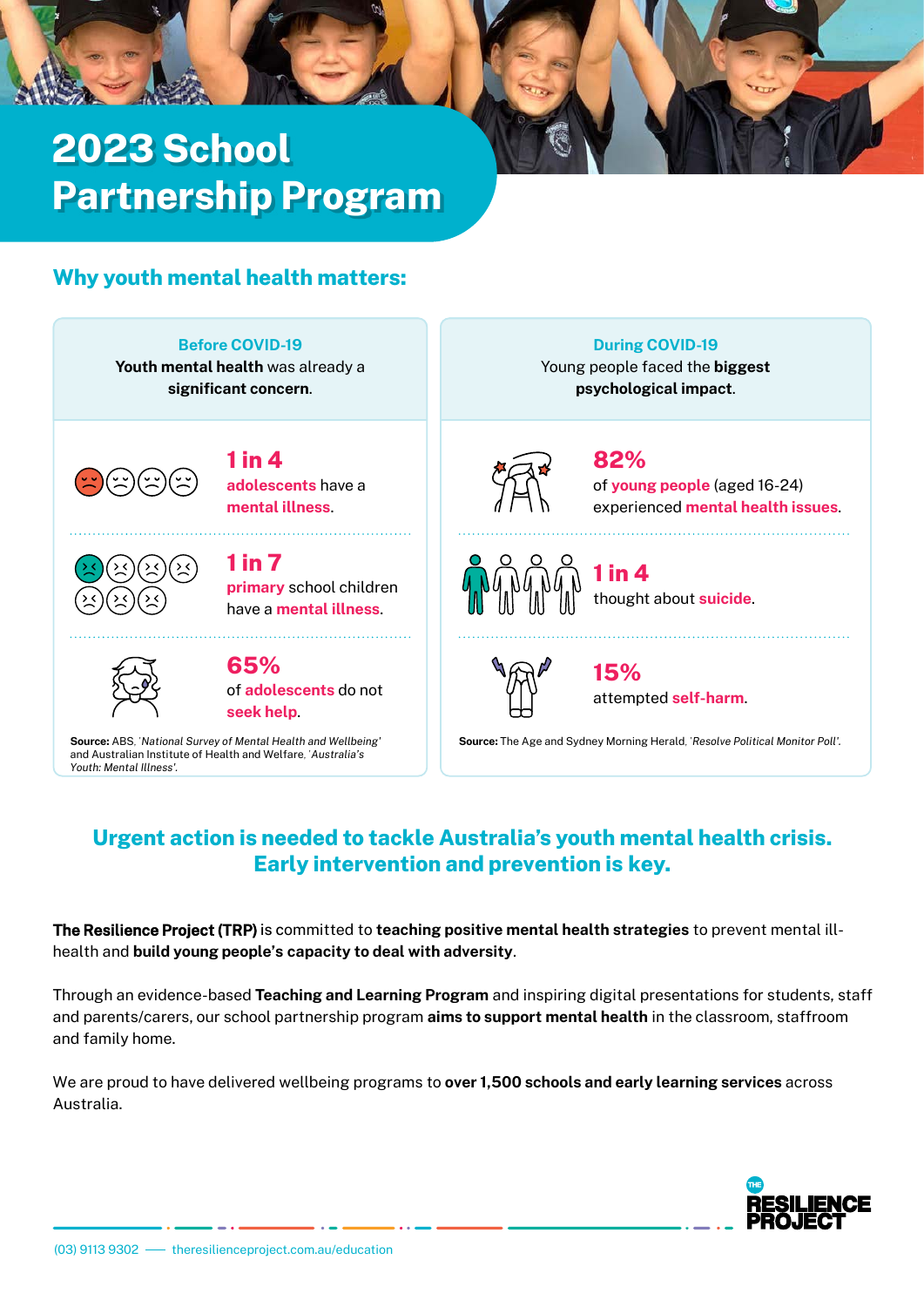## **Program Evidence**

The research is clear; **the more positive emotion you experience, the more resilient you will be**. For that reason we focus on key pillars that have been proven to cultivate positive emotion; **Gratitude**, **Empathy** and **Mindfulness** (GEM), with **Emotional Literacy** being a foundational skill to practise these strategies.

## **Gratitude**

Practising gratitude increases our levels of energy, helps us to feel happier, more focussed, determined and optimistic.

## **Empathy**

When we show empathy, our brain releases oxytocin, which leads to increased self-esteem, energy levels and positivity.

#### **Mindfulness**

Practising mindfulness can help us stay focussed as well as reduce stress and anxiety.

### **Emotional Literacy**

When we improve our emotional literacy, we can work towards recognising our own feelings and being able to manage them.

## **Program Impact**

**The Resilience Project's** School Partnership Program has been **independently evaluated** by both **The University of Adelaide** and **The University of Melbourne**.

In-depth study of program participants versus non-program participants found students at TRP schools benefited from the program in a range of ways: **•** Improved **confidence** and **self-esteem**. **•** Improved knowledge and **ability to express emotions**, at school and home. **•** More **supportive** classroom **environments**. **•** Significant **increase** in daily practice of **gratitude strategies**. TRP Program participants (83,002 students) maintained **consistent The University of Melbourne The University of 2019**

**Adelaide**

**emotional wellbeing and life satisfaction** in comparison to non-TRP Program participants (79,699 students) across the COVID-19 pandemic:

**2019 - 2021**

| <b>Measure</b>                       | <b>TRP Students</b>                                                         | <b>Non-TRP Students</b> |  |
|--------------------------------------|-----------------------------------------------------------------------------|-------------------------|--|
| <b>Depressive</b><br><b>Symptoms</b> | <b>Consistent</b><br>$o$ —o                                                 | <b>Increased</b>        |  |
| Anxiety<br><b>Symptoms</b>           | <b>Consistent</b><br>$o$ - $o$                                              | <b>Increased</b>        |  |
| Life<br><b>Satisfaction</b>          | <b>Consistent</b><br>$\overline{\circ\hspace{-1.2mm}-\hspace{-1.2mm}}\circ$ | <b>Declined</b>         |  |